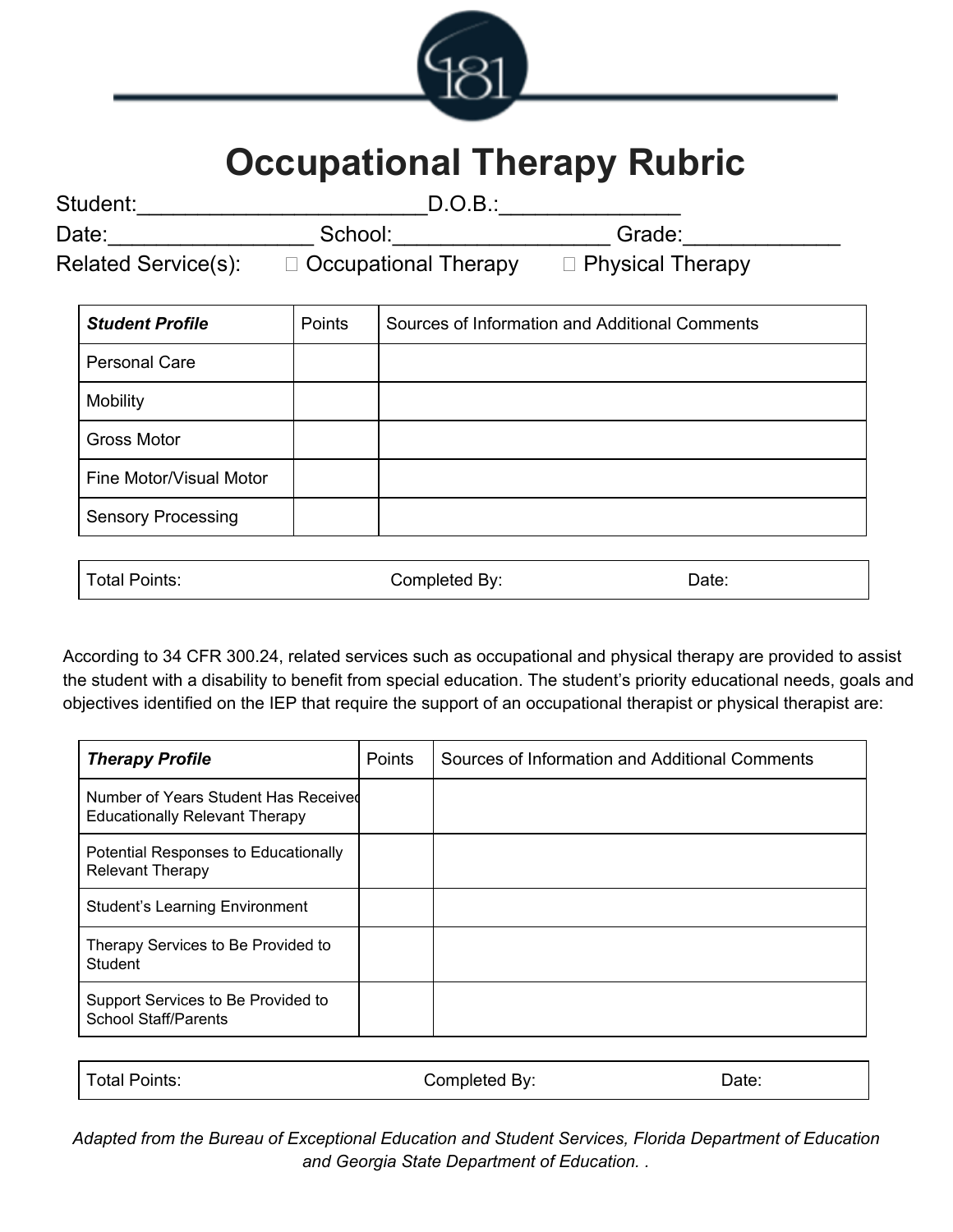#### *Student Profile*

| T<br>H                                    |           | $5-8$         | $9 - 11$      | $12 - 14$ | $15 - 17$ | 18-20 |
|-------------------------------------------|-----------|---------------|---------------|-----------|-----------|-------|
| E<br>$\boldsymbol{R}$<br>$\boldsymbol{A}$ | $18 - 20$ |               |               |           |           |       |
| P<br>Y                                    | $15 - 17$ |               |               |           |           |       |
| P<br>$\boldsymbol{R}$<br>$\mathbf{o}$     | $12 - 14$ | <b>LLLLLL</b> |               |           |           |       |
| F<br>L                                    | $9 - 11$  | <b>LLLLLL</b> | <b>LLLLLL</b> |           |           |       |
| E                                         | $5-8$     | <b>LLLLLL</b> | <b>LLLLLL</b> |           |           |       |

**The IEP team recommendation is: The recommended Frequency of therapy is:**

| Occupational therapy is not indicated |  | Not recommended |
|---------------------------------------|--|-----------------|
| Physical therapy is not indicated     |  | Periodic        |
| Occupational therapy is indicated     |  | Regular         |
| Physical therapy is indicated         |  | Intensive       |

# **Comments:\_\_\_\_\_\_\_\_\_\_\_\_\_\_\_\_\_\_\_\_\_\_\_\_\_\_\_\_\_\_\_\_\_\_\_\_\_\_\_\_\_\_\_\_\_\_\_\_\_\_\_\_\_\_\_\_\_\_\_\_\_\_\_\_\_\_\_\_\_\_\_\_\_**

#### **Recommendation for Therapy Services**

Place an **X** on the horizontal axis to reflect the score on the Student Profile. Place an **X** on the vertical axis to reflect the score on the Therapy Profile. The point where the axes intersect indicates a recommended frequency of therapy.

**\_\_\_\_\_\_\_\_\_\_\_\_\_\_\_\_\_\_\_\_\_\_\_\_\_\_\_\_\_\_\_\_\_\_\_\_\_\_\_\_\_\_\_\_\_\_\_\_\_\_\_\_\_\_\_\_\_\_\_\_\_\_\_\_\_\_\_\_\_\_\_\_\_\_\_\_\_\_\_\_\_\_**

**\_\_\_\_\_\_\_\_\_\_\_\_\_\_\_\_\_\_\_\_\_\_\_\_\_\_\_\_\_\_\_\_\_\_\_\_\_\_\_\_\_\_\_\_\_\_\_\_\_\_\_\_\_\_\_\_\_\_\_\_\_\_\_**

Therapist Signature

\_\_\_\_\_\_\_\_\_\_\_\_\_\_\_\_\_\_\_\_\_\_\_\_\_\_\_\_\_\_\_

\_\_\_\_\_\_\_\_\_\_\_\_\_\_\_\_\_\_\_\_\_\_\_\_\_\_\_\_\_\_\_

Printed Name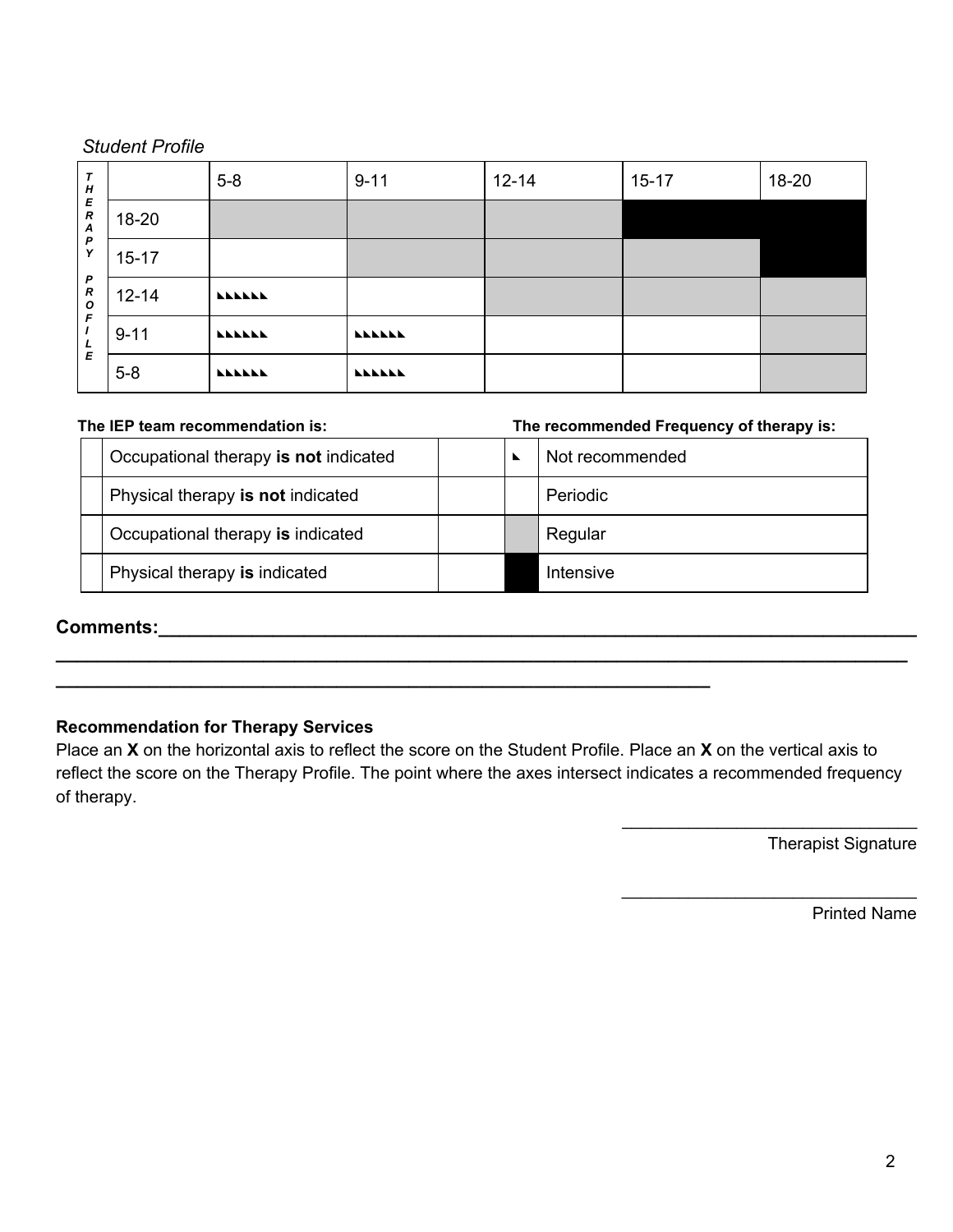### **Considerations for Educationally Relevant Therapy for Occupational Therapy and Physical Therapy**

The *Considerations for Educationally Relevant Therapy* (*CERT*) tool has been developed to assist occupational therapists (OTs) and physical therapists (PTs) working in the educational environment in determining the need for educationally relevant therapy in the schools. This tool is not an evaluation or assessment instrument. It is a summary of educational considerations based on a review of student records, evaluations, observations, parent/teacher information, and other data.

According to 34 CFR 300.24, the role of a related service, such as occupational or physical therapy, is to enable the student to benefit from special education in order to receive a free appropriate public education (FAPE). The OT and/or PT along with the individualized educational program (IEP) team, determines the need for educationally relevant therapy.

The emphasis of school-based services provided by OTs and PTs has shifted over the years from a medical approach to an educational approach. The functional skills a student needs to perform in the educational setting are dependent on a variety of factors, including the student's diagnosis; present level of function; educational program; and overall developmental, cognitive, and academic abilities. Medical therapy concerns such as improving range of motion, strengthening, improving swallowing, or preventing contractures may affect a student's ability to accomplish the educational goals, *but are not the specific goals*. Likewise, sensory processing deficits, attention deficits, or physical impairments are not reasons, in themselves, to provide therapy services. The impairment must be linked to the student's inability to achieve educational goals and objectives on the IEP.

Therapy in the educational environment should be viewed as a continuum of services that encompasses a variety of service delivery models and intervention strategies. Research has shown that interventions embedded in class routines using functional life skills increase the achievement of IEP goals and motivation needed for participation in the general education curriculum. The knowledge and expertise of an OT and/or PT can be utilized to determine and design intervention strategies that can be integrated into a student's daily routine and implemented by school-based personnel. The student's needs may vary from year to year and are dependent on multiple factors, including the student's present level of performance, overall development, and educational program.

It is important to remember that the student must have a recognized disability or disorder which adversely affects his/her educational performance which includes developmental, academic and functional skills.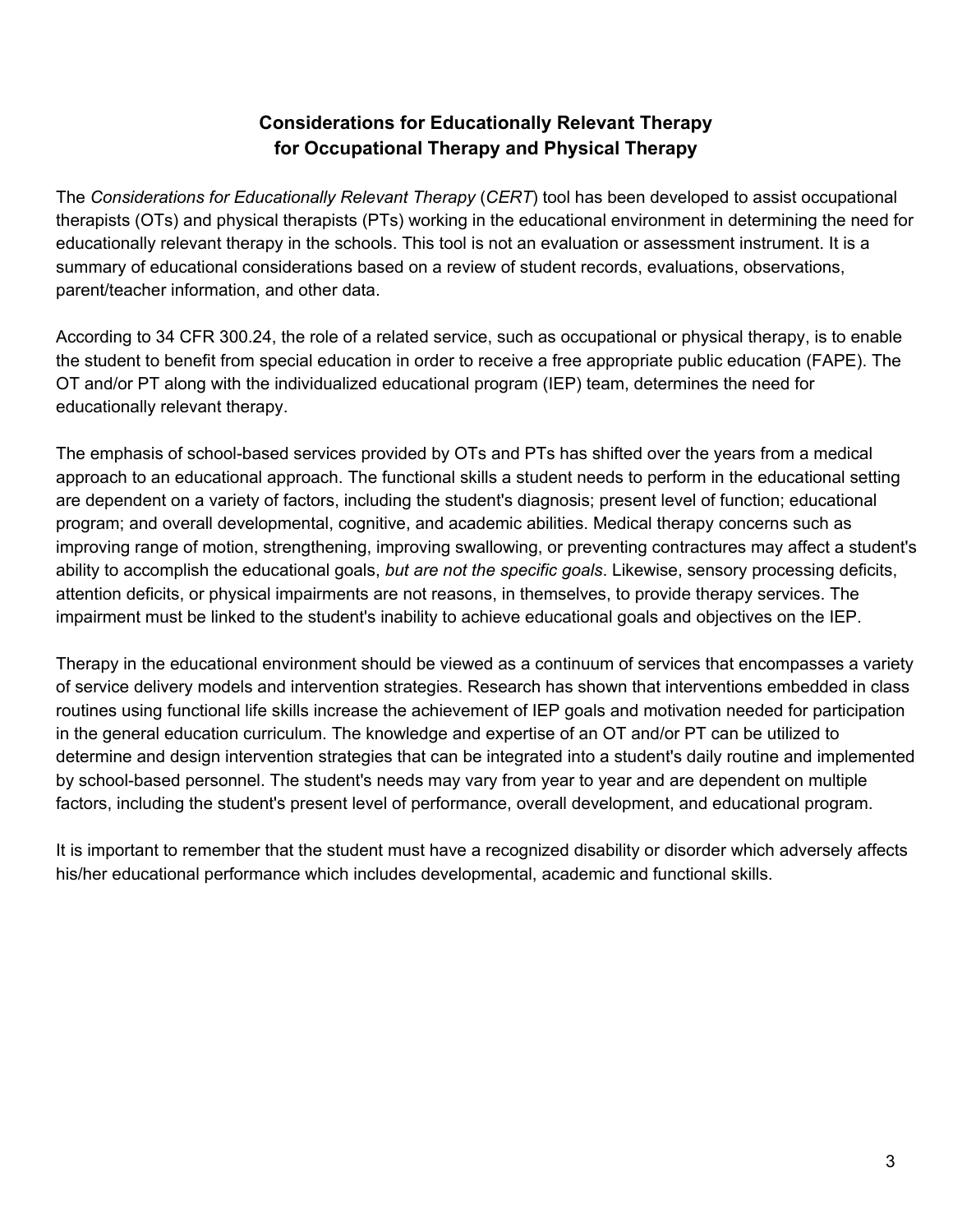#### **Directions for Completing the Consideration for Educationally Relevant Therapy Tool**

The *Consideration for Educationally Relevant Therapy* (*CERT*) tool includes a **Summary Sheet**, a **Student Profile**, and a **Therapy Profile**. Information from the **Student Profile** and **Therapy Profile** is recorded on the **Summary Sheet** in the appropriate sections. This tool is completed at the IEP meeting with the relevant therapist(s), parents and other required members of the IEP team. The following is a description of each part of the tool.

The **Student Profile** describes student performance in five areas of school-related functions: Personal Care, Mobility, Gross Motor, Fine Motor/Visual Motor, and Sensory Processing. Within each area, there is a continuum based on student ability. The *Student Profile* is completed after a review of student records, evaluations, observations, parent/teacher information, and other data. The therapist should thoroughly read each paragraph before choosing the column that best describes the student's abilities and current level of support. A therapist interprets the descriptors within the context of the student's educational environment. The points from each of the five areas are recorded in the *Student Profile* section of the **Summary Sheet**. Specific evaluation tools should be noted in the *Sources of Information* and *Additional Comments* section. The date the Student Profile is completed should be recorded.

The **Therapy Profile** describes factors in five areas that commonly influence the effectiveness of therapy services. These areas include number of years the student has received educationally relevant therapy, the student's potential response to educationally relevant therapy, the student's learning environment, therapy services to be provided to the student, and support services to be provided to school staff and/or parents. The therapist should thoroughly read each column and, after collaborating with the IEP team, choose the column that best describes the student's learning environment, current level of support, and potential response to educationally relevant therapy. The points from each of the five areas are recorded in the *Therapy Profile* section of the **Summary Sheet**. The *Sources of Information* and *Additional Comments* section should include parent/teacher input and other information shared at the IEP team meeting.

The **Summary Sheet** includes information from the **Student Profile**, the student's priority educational needs, IEP goals and objectives, information from the **Therapy Profile**, and *Recommendation for Therapy*. All information should be completed at the IEP meeting by the school-based therapist. Based on the student's priority educational needs and goals/objectives, the IEP team should then determine if the expertise and intervention of an OT and/or PT is needed.

A recommended frequency of therapy can be derived by completing the grid at the bottom of the **Summary Sheet**. Place an X on the horizontal axis of the *Student Profile* that corresponds with the total points. Place an X on the vertical axis of the *Therapy Profile* that corresponds with the total points. The point where the axes intersect indicates a recommended frequency of therapy. The following descriptors are guidelines for the therapist to use in interpretation of the scoring grid.

*Services are not indicated* when the student is self-reliant and functional in the educational environment or the student's needs are addressed by classroom curriculum or other existing services (which may include total assistance by school staff).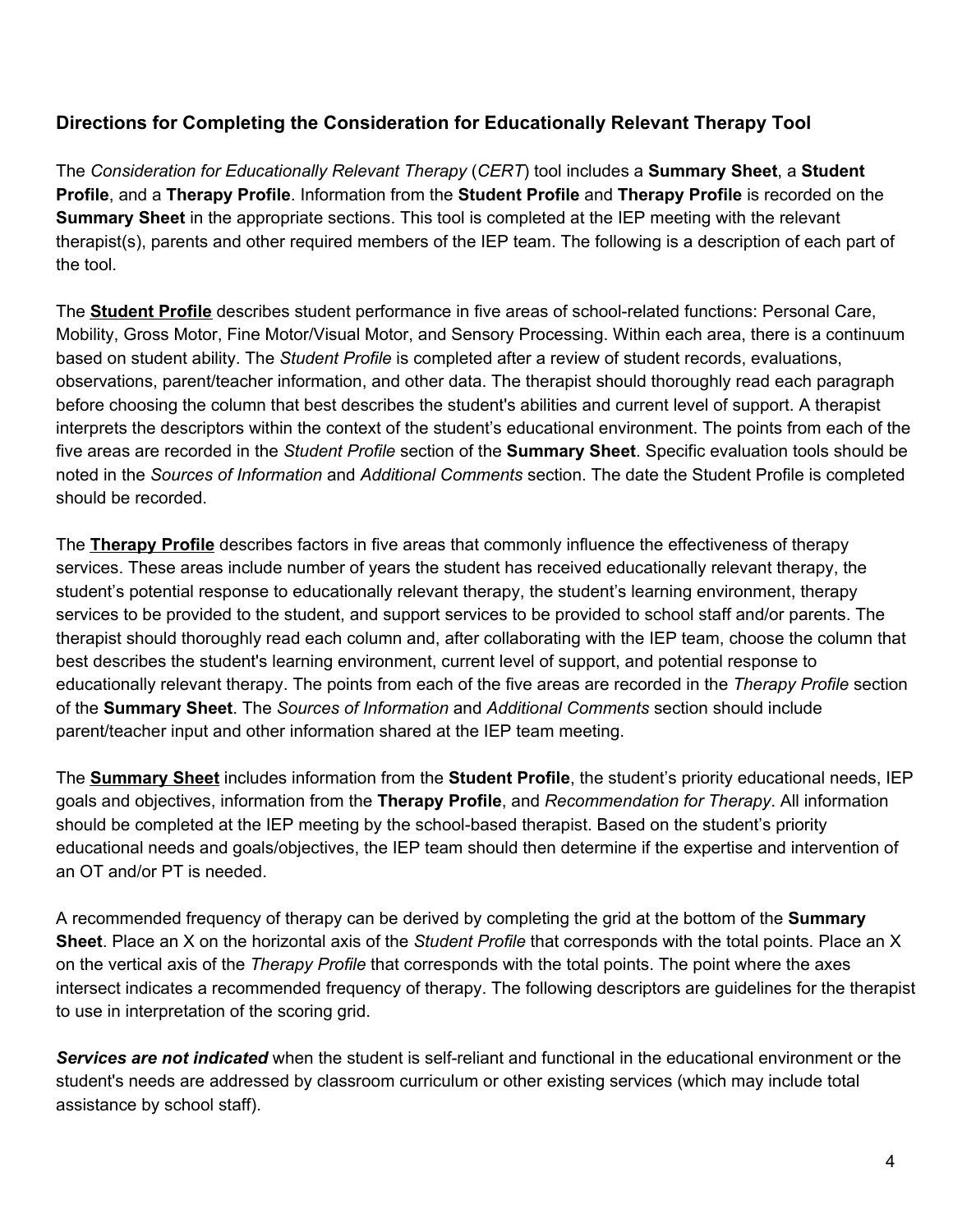*Periodic Services* may include documented environmental or equipment modifications and training and/or consultation with parents and/or school staff. Examples of frequency of therapy are one segment per month, two segments per grading period, thirty minutes per month, or once per semester.

*Regular Services* may include specific therapeutic strategies, environmental or equipment modifications, and training and/or collaboration with parents and/or school staff. Examples of frequency of therapy are two segments per month, one segment per week, or 30-45 minutes per week.

*Intensive Services* may include intensive therapeutic strategies, multiple environmental or equipment modifications, and training of parents and/or school staff. Examples of frequency of therapy are one to two segments per week or 45-60 minutes per week.

The IEP team proceeds with a *Recommendation for Therapy Services* on the **Summary Sheet**. Comments should be noted if the professional judgment of the therapist differs from the IEP team's recommendation.

If both an OT and PT have evaluated the student, **each school- based therapist**, based on his or her area of expertise, **should complete all sections of the tool on separate forms**.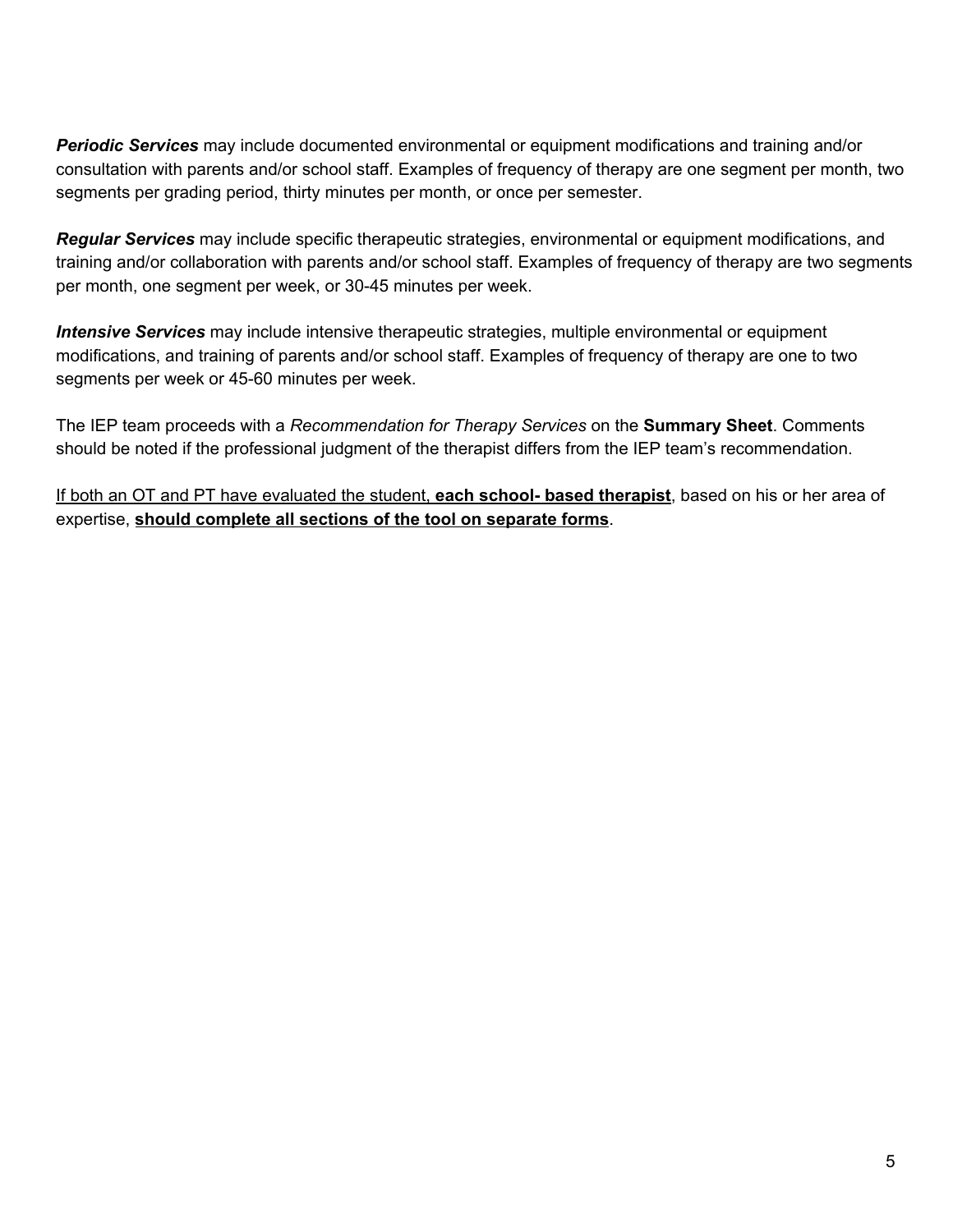## **Student Profile**

**Personal Care**– management of personal needs and equipment within the educational environment

|                                                                                                                                                                    |                                                                                                                        | 3                                                                                                                                                       | 4                                                                                                                                                        |
|--------------------------------------------------------------------------------------------------------------------------------------------------------------------|------------------------------------------------------------------------------------------------------------------------|---------------------------------------------------------------------------------------------------------------------------------------------------------|----------------------------------------------------------------------------------------------------------------------------------------------------------|
| Student demonstrates<br>adequate<br>dressing/undressing,<br>hygiene, self-feeding<br>skills, or oral motor skills<br>with/without present<br>equipment or devices. | Student requires<br>supervision/prompts for<br>dressing/undressing,<br>hygiene, self-feeding, or<br>oral motor skills. | Student requires physical<br>assistance or specific<br>strategies for<br>dressing/undressing,<br>hygiene, self-feeding skills,<br>or oral motor skills. | Student requires intensive<br>training by therapist to<br>facilitate emerging<br>dressing/undressing,<br>hygiene, self-feeding, or<br>oral motor skills. |
| Student demonstrates<br>adequate personal care<br>skills using<br>equipment/devices.<br>$***$                                                                      | Student requires<br>supervision/prompts to<br>use personal care<br>equipment/devices.                                  | Student requires multiple<br>equipment/devices and<br>needs physical assistance.                                                                        | Student requires multiple<br>equipment/devices and<br>needs intensive training<br>by therapist in use of<br>devices.                                     |

**Mobility–** safe and adequate movement, (e.g., transfers, transitions between positions or locations, the ability to navigate architectural barriers) within the educational environment

|                                                                                    | $\overline{2}$                                                                   | 3                                                                                                       | 4                                                                                                                |
|------------------------------------------------------------------------------------|----------------------------------------------------------------------------------|---------------------------------------------------------------------------------------------------------|------------------------------------------------------------------------------------------------------------------|
| Student demonstrates<br>adequate mobility with<br>present equipment or<br>devices. | Student uses equipment<br>or devices for mobility with<br>supervision/prompts.   | Student requires physical<br>assistance or specific<br>strategies to use<br>equipment for mobility.     | Student requires intensive<br>training by therapist in<br>specific strategies for<br>new equipment.              |
| Student demonstrates<br>adequate mobility<br>without equipment or<br>devices.      | Student requires<br>supervision/prompts for saf<br>and adequate<br>mobility.     | Student requires physical<br>assistance or specific<br>strategies for safe and<br>adequate mobility.    | Student requires<br>intensive training by<br>therapist to demonstrate<br>emerging mobility skills.               |
| Student demonstrates<br>adequate transfer and<br>transition skills.                | Student requires<br>supervision/prompts to<br>complete<br>transitions/transfers. | Student requires physical<br>assistance or specific<br>strategies to complete<br>transitions/transfers. | Student requires<br>intensive training by<br>therapist to demonstrate<br>emerging<br>transition/transfer skills. |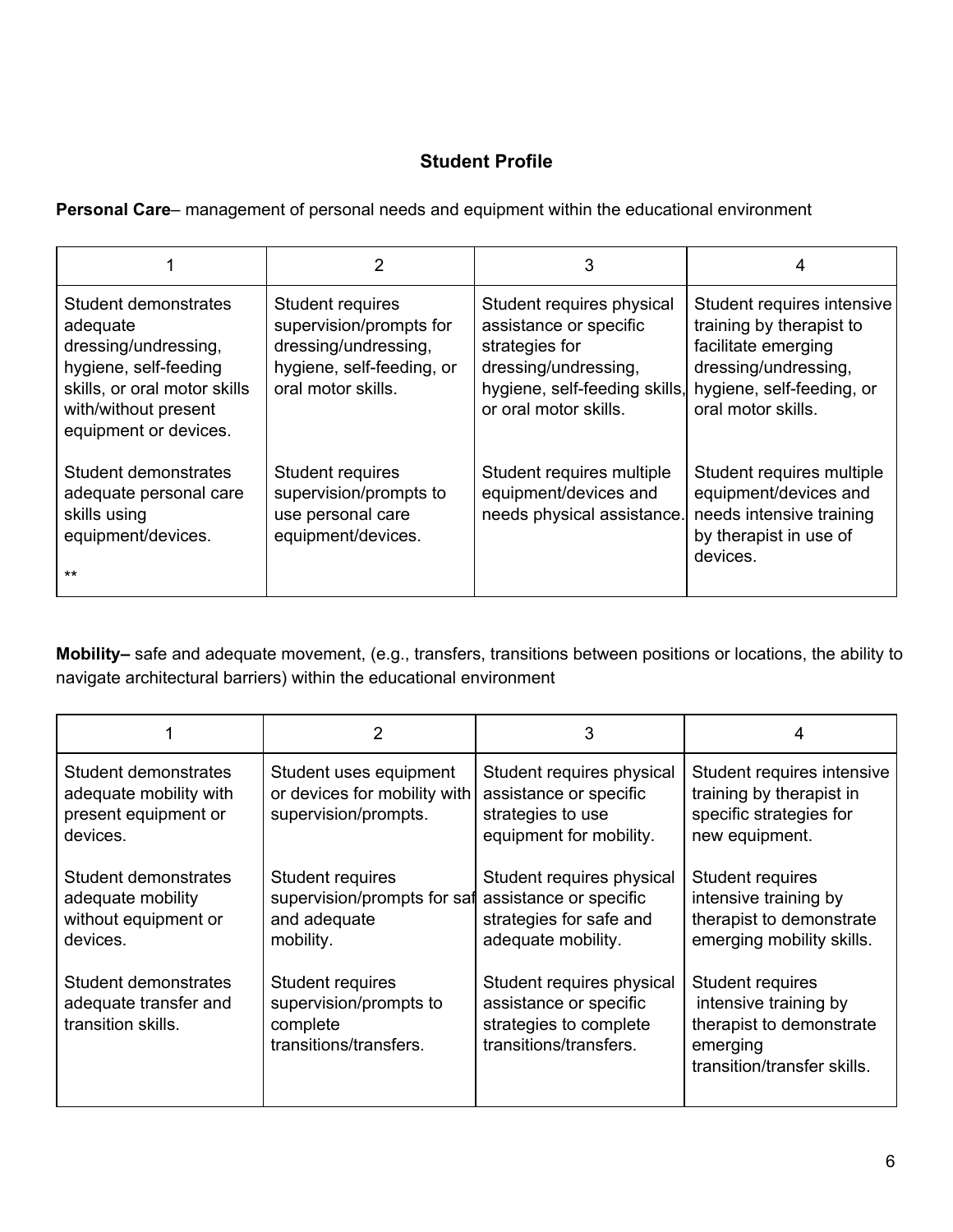**Fine Motor/Visual Motor–** visual perception, visual motor, and fine motor skills needed to manipulate and manage materials within the educational environment

|                                                                                      |                                                                                                        | 3                                                                                                                                    | 4                                                                                                                                       |
|--------------------------------------------------------------------------------------|--------------------------------------------------------------------------------------------------------|--------------------------------------------------------------------------------------------------------------------------------------|-----------------------------------------------------------------------------------------------------------------------------------------|
| Student demonstrates<br>adequate visual<br>perceptual and/or visual<br>motor skills. | Student requires<br>supervision/prompts to<br>perform visual perceptual<br>and/or visual motor skills. | Student requires physical<br>assistance and/or specific<br>strategies to perform<br>visual perceptual and/or<br>visual motor skills. | Student requires intensive<br>training by therapist to<br>perform visual perceptual<br>and/or visual motor skills.                      |
| Student can manipulate<br>objects/tools/adaptive<br>devices.<br>$***$                | Student requires<br>supervision/prompts to<br>manipulate<br>objects/tools/adaptive<br>devices.         | Student requires physical<br>assistance and/or specific<br>strategies to manipulate<br>objects/tools/adaptive<br>devices.            | Student requires intensive<br>training by therapist to<br>demonstrate emerging<br>manipulation of<br>objects/tools/adaptive<br>devices. |

**Gross Motor–** developmental motor skills, positioning equipment, and/or static/dynamic balance needed to participate within the educational environment

|                                                                                                        |                                                                                                          | 3                                                                                                                                           |                                                                                                                                   |
|--------------------------------------------------------------------------------------------------------|----------------------------------------------------------------------------------------------------------|---------------------------------------------------------------------------------------------------------------------------------------------|-----------------------------------------------------------------------------------------------------------------------------------|
| Students can assume,<br>maintain, or change<br>positions, needed for<br>participation.                 | Student requires<br>supervision/ prompts to<br>assume, maintain or chang<br>positions.                   | Student requires physical<br>assistance and/or specific<br>strategies to assume,<br>maintain, or change<br>positions.                       | Student has emerging<br>skills and requires<br>intensive training by<br>therapist to assume,<br>maintain, or change<br>positions. |
| Student demonstrates<br>adequate gross motor<br>skills needed for<br>participation.                    | Student requires<br>supervision/ prompts to<br>perform gross motor skills.                               | Student requires physical<br>assistance or specific<br>strategies to perform<br>gross motor skills.                                         | Student requires intensive<br>training to perform gross<br>motor skills.                                                          |
| Student demonstrates<br>adequate use of<br>equipment/positioning<br>devices for gross motor<br>skills. | Student requires<br>supervision/prompts to<br>use equipment/positioning<br>device for gross motor skills | Student requires physical<br>assistance and/or specific<br>strategies to use<br>equipment/positioning<br>devices for gross motor<br>skills. | Student requires multiple<br>trials of positioning<br>equipment to access the<br>educational environment.                         |
| $***$                                                                                                  |                                                                                                          |                                                                                                                                             |                                                                                                                                   |

**\*\*** Student's needs are addressed through classroom curriculum or other existing services, which may include total assistance by school staff.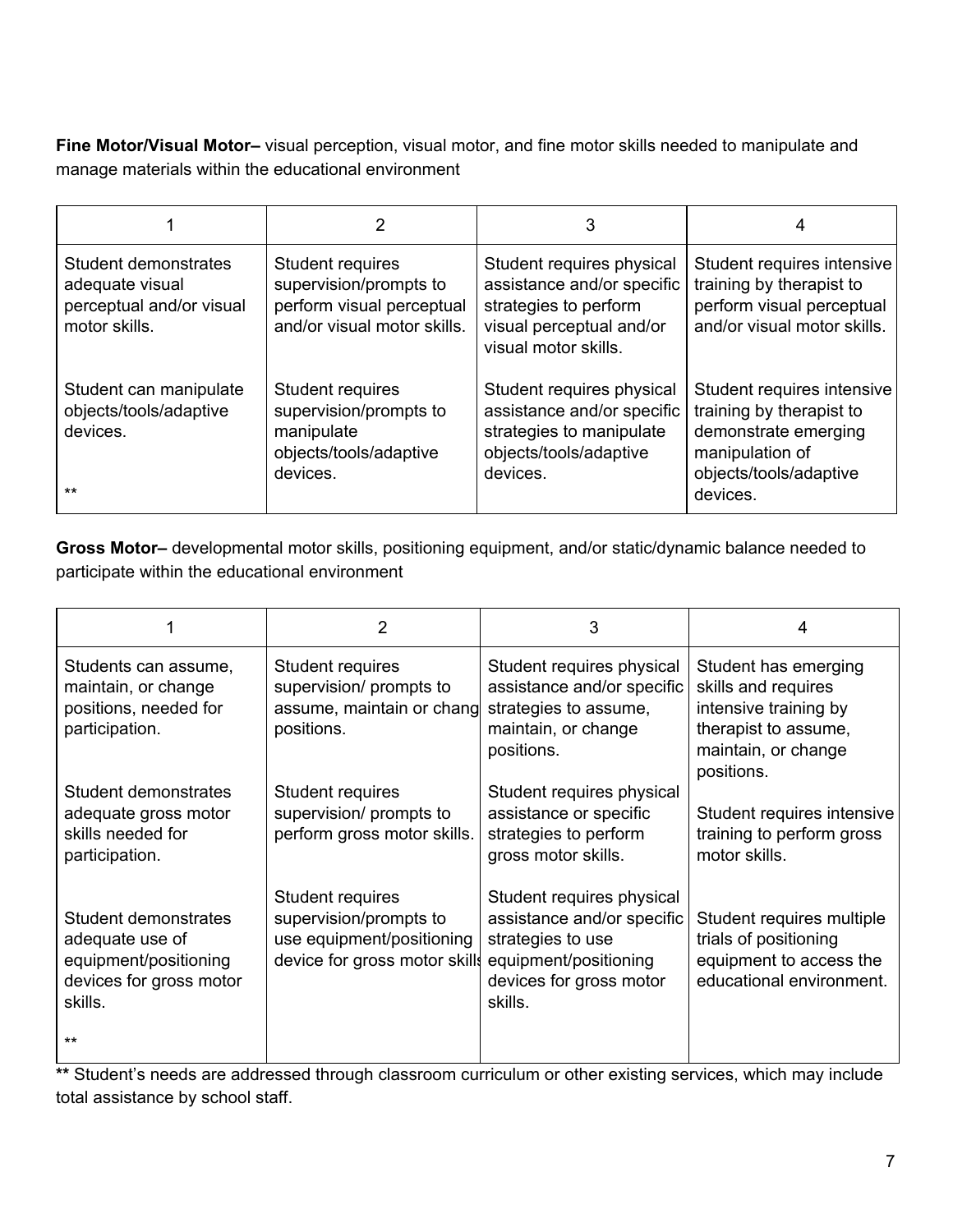**Sensory Processing–** body awareness and sense of movement, sensory perception, exploration, and interaction with others during play and work activities within the educational environment.

|                                                                                                                                                                                     | 2                                                                                                                          | 3                                                                                                                                                                    | 4                                                                                                                                                             |
|-------------------------------------------------------------------------------------------------------------------------------------------------------------------------------------|----------------------------------------------------------------------------------------------------------------------------|----------------------------------------------------------------------------------------------------------------------------------------------------------------------|---------------------------------------------------------------------------------------------------------------------------------------------------------------|
| <b>Student tolerates</b><br>movement, touch,<br>textures, sights, sounds an tolerate touch, textures,<br>smells occuring in the<br>educational environment.<br><b>Student seeks</b> | <b>Student requires</b><br>supervision/prompts to<br>sights, sounds and smells<br>or to seek appropriate<br>sensory input. | Student requires physical<br>assistance and/or specific<br>strategies to tolerate<br>touch, textures, sights,<br>sounds and smells or to<br>seek appropriate sensory | Student requires intensive<br>interventions by therapist<br>to tolerate touch, textures,<br>sights, sounds and smells<br>to seek appropriate sensor<br>input. |
| appropriate sensory input.<br>Student adequately uses                                                                                                                               | Student requires<br>supervision/prompts to                                                                                 | input.<br>Student requires physical                                                                                                                                  | Student requires intensive<br>training by therapist to                                                                                                        |
| suggested techniques for<br>self regulation.                                                                                                                                        | utilize suggested<br>techniques for adequate<br>self regulation.                                                           | assistance and/or specific<br>strategies to utilize<br>suggested techniques for<br>adequate self regulation.                                                         | use suggested techniques<br>for adequate self regulation                                                                                                      |
| Student is able to make<br>choices, organize, motor<br>plan, and initiate tasks.<br>$**$                                                                                            | Student requires<br>supervision/prompts to<br>make choices, organize,<br>motor plan and initiate<br>tasks.                 | Student requires physical<br>assistance and/or specific<br>strategies to make choices<br>organize, motor plan and<br>initiate tasks.                                 | Student requires intensive<br>training by therapist<br>and/or specific strategies<br>to make choices, organize,<br>motor plan and initiate<br>tasks.          |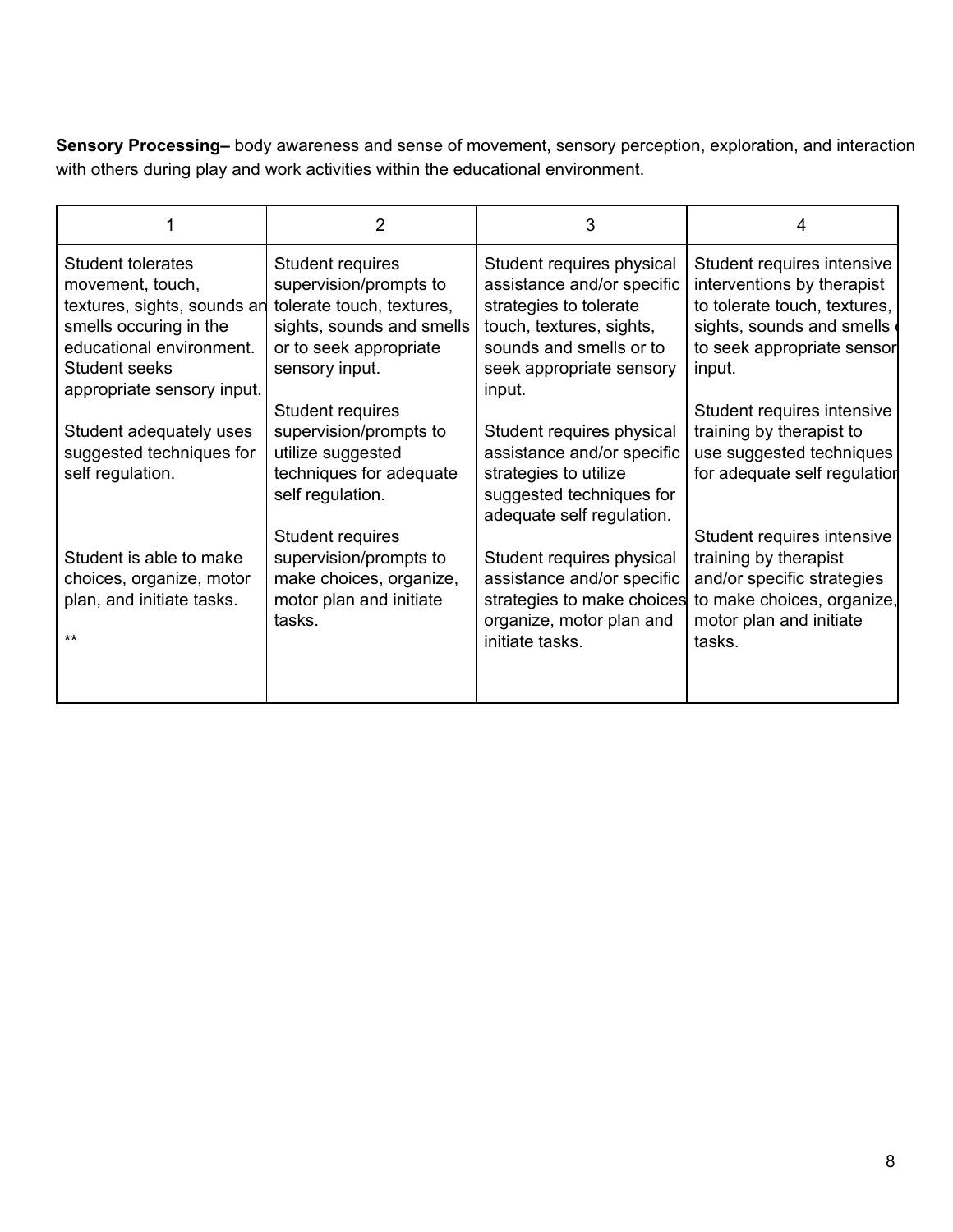## **Therapy Profile**

# **Number of Years Student Has Received Educationally Relevant Therapy**

| More than 8 years of<br>therapy | 5 to 8 years of therapy | 3 to 5 years of therapy | Less than 3 years of<br>therapy |
|---------------------------------|-------------------------|-------------------------|---------------------------------|

#### **Potential Response to Educationally Relevant Therapy**

| Student is expected to<br>function in the<br>educational environment<br>without therapy services. | Student is expected to<br>maintain current level of<br>performance with<br>periodic therapy services<br>in the educational<br>environment. | Student is expected to<br>make progress toward<br>educational goals with<br>therapy services. | Student is expected to<br>make significant<br>progress toward<br>educational goals for<br>therapy services. |
|---------------------------------------------------------------------------------------------------|--------------------------------------------------------------------------------------------------------------------------------------------|-----------------------------------------------------------------------------------------------|-------------------------------------------------------------------------------------------------------------|

#### **Student's Learning Environment**

|                                                                                                                           |                                                                                                                                                      | 3                                                                                                                                       |                                                                                                                                                      |
|---------------------------------------------------------------------------------------------------------------------------|------------------------------------------------------------------------------------------------------------------------------------------------------|-----------------------------------------------------------------------------------------------------------------------------------------|------------------------------------------------------------------------------------------------------------------------------------------------------|
| Student is able to access<br>the learning environment<br>with/ without use of<br>compensatory skills or<br>modifications. | Periodic review or<br>modifications of the<br>student's learning<br>environment, including<br>community-based<br>instruction sites, is<br>necessary. | Review or modification of<br>the student's learning<br>environment, including<br>community-based<br>instruction sites, is<br>necessary. | Extensive review or<br>modification of the<br>student's learning<br>environment, including<br>community-based<br>instruction sites, is<br>necessary. |

## **Therapy Services to Be Provided to Student**

|                                                                                                                                                                                                                                   |                                                                                                                                                    | 3                                                                                              |                                                                                                                                                                   |
|-----------------------------------------------------------------------------------------------------------------------------------------------------------------------------------------------------------------------------------|----------------------------------------------------------------------------------------------------------------------------------------------------|------------------------------------------------------------------------------------------------|-------------------------------------------------------------------------------------------------------------------------------------------------------------------|
| Student does not require<br>intervention by the<br>therapist once suggested<br>modifications are in<br>place.<br>Student does not require<br>intervention by the<br>therapist to access and<br>benefit from special<br>education. | Student requires periodic<br>support from the<br>therapist with regular<br>support from staff and<br>parents to benefit from<br>special education. | Student requires regular<br>support from the<br>therapist to benefit from<br>special education | Student requires<br>extensive support from<br>the therapist to benefit<br>from special education<br>as student's educational<br>needs are frequently<br>changing. |